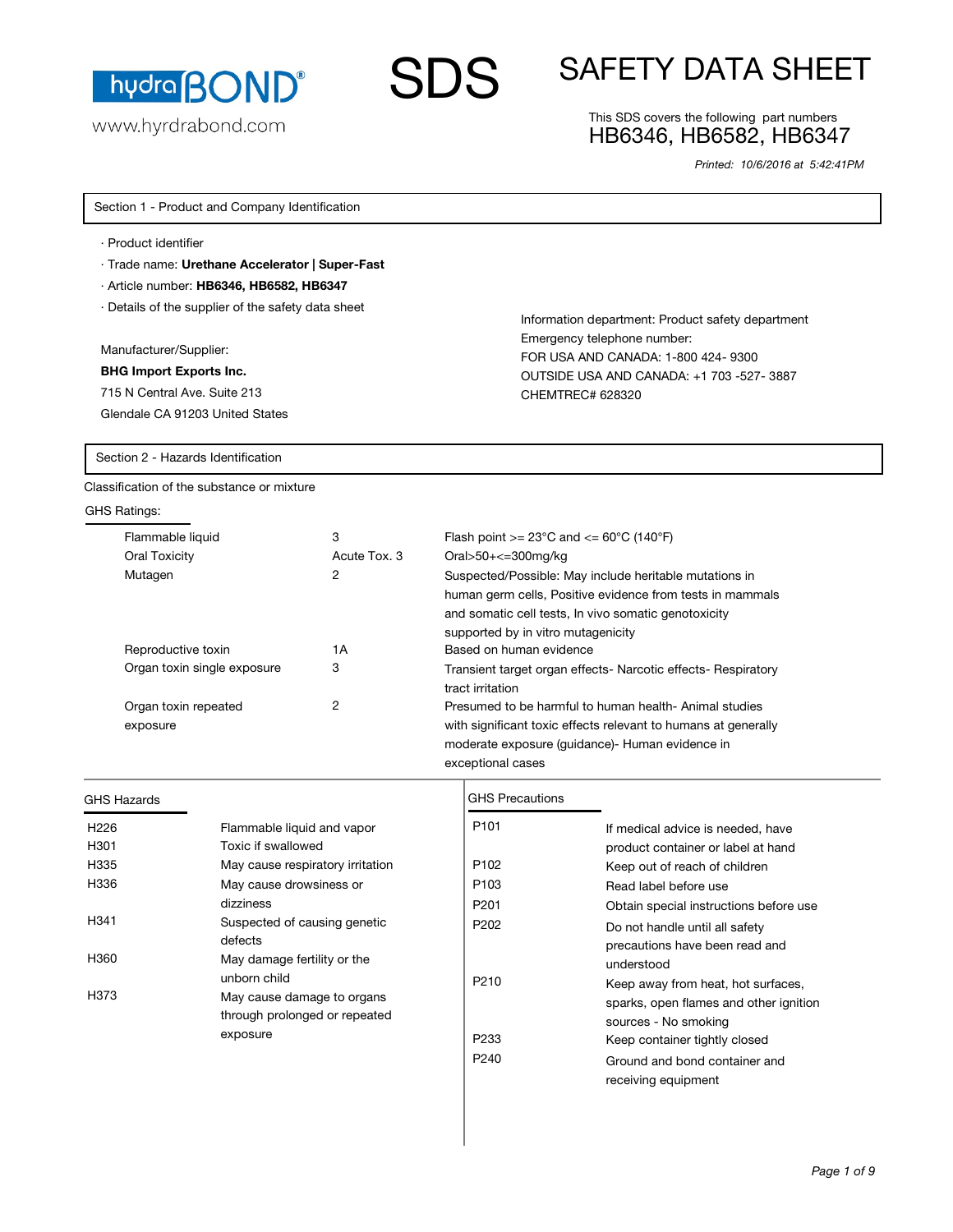Danger



Hazards not otherwise classified (HNOC) or not covered by GHS:

None known

The following % of the mixture consists of ingredient(s) of unknown acute toxicity.

0%

| P241             | Use explosion-proof electrical,<br>ventilating, lighting and motorized<br>equipment                                 |
|------------------|---------------------------------------------------------------------------------------------------------------------|
| P242             | Use only non-sparking tools                                                                                         |
| P243             | Take precautionary measures against<br>static discharge                                                             |
| P260             | Do not breathe dust, mist, vapors or<br>spray                                                                       |
| P <sub>264</sub> | Wash contacted skin thoroughly after<br>handling                                                                    |
| P270             | Do not eat, drink or smoke when using<br>this product                                                               |
| P271             | Use only outdoors or in a well-ventilated<br>area                                                                   |
| P280             | Wear protective gloves, protective<br>clothing, eye protection, face protection<br>and respiratory protection.      |
| P330             | Rinse mouth                                                                                                         |
| P301+P310        | IF SWALLOWED: Immediately call a<br>POISON CENTER or doctor/physician                                               |
| P303+P361+P353   | IF ON SKIN (or hair): Immediately take<br>off all contaminated clothing. Wash skin<br>with soap and water.          |
| P304+P340        | IF INHALED: Remove victim to fresh air<br>and keep at rest in a position<br>comfortable for breathing               |
| P308+P313        | IF exposed or concerned: Get medical<br>advice                                                                      |
| P370+P378        | In case of fire: Use dry chemical, CO2,<br>foam or water fog to extinguish                                          |
| P405             | Store locked up                                                                                                     |
| P403+P233+P235   | Store in a well ventilated place. Keep<br>container tightly closed. Keep Cool.                                      |
| P <sub>501</sub> | Dispose of contents and container in<br>accordance with local, regional, national<br>and international regulations. |

Section 3 - Composition

Mixture of synthetic resins and solvents

Components

| CAS-No.        | Chemical name         | Concentration |
|----------------|-----------------------|---------------|
| $123 - 54 - 6$ | 2,4-pentanedione      | $80 - 100\%$  |
| 77-58-7        | Dibutyl tin dilaurate | $1 - 5%$      |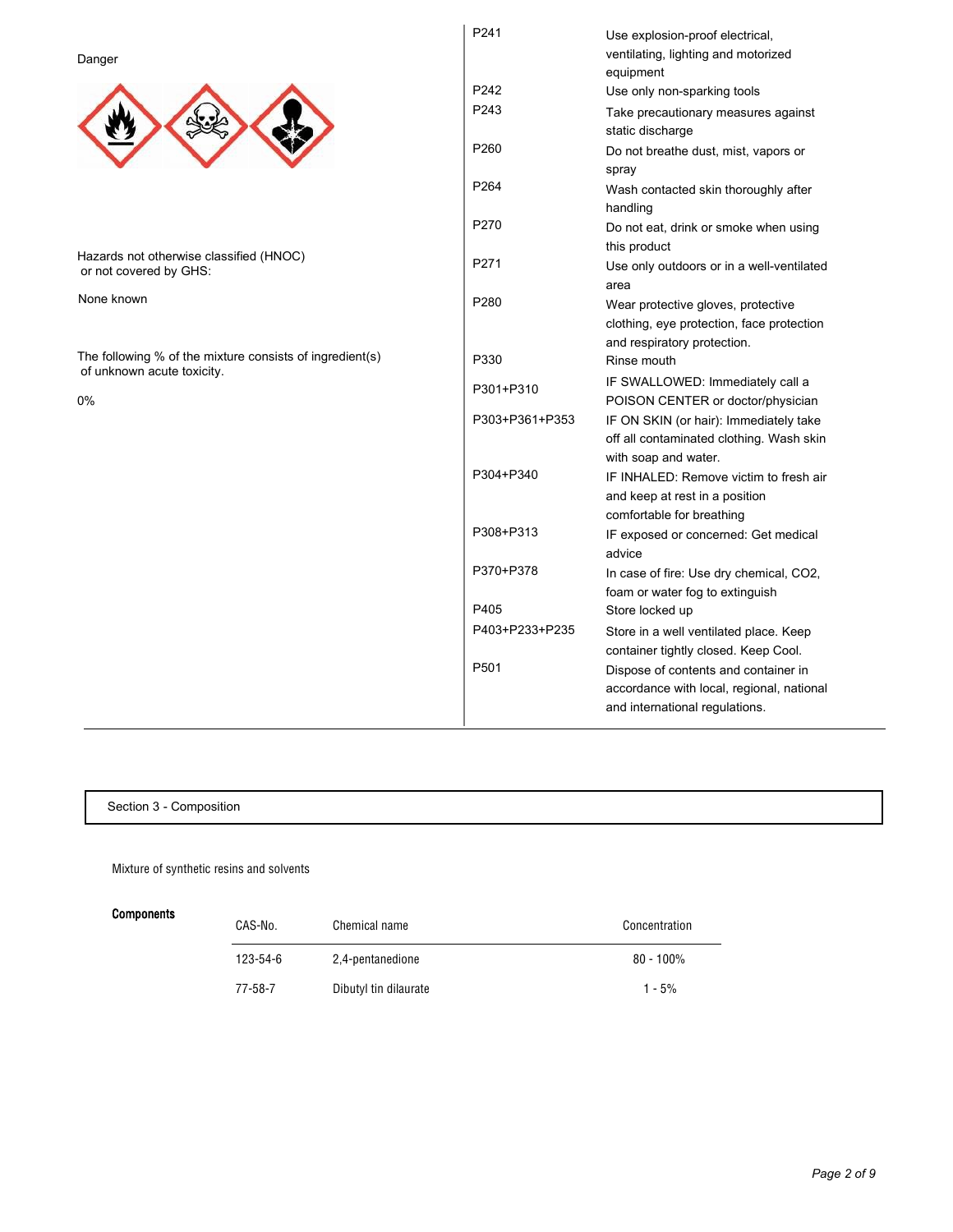INHALATION: If Inhaled: Remove person to fresh air and keep comfortable for breathing. If breathing difficulty persists, seek medical attention.

EYE CONTACT: Rinse continuously with water for several minutes. Remove contact lenses, if present and easy to do. Continue rinsing for a minimum of 15 minutes while holding eye lids open. If eye irritation persist: seek medical attention.

SKIN CONTACT: Take off all contaminated clothing immediately. Wash exposed area thoroughly with soap and water. Seek medical attention if irritation presists. Do NOT use solvents or thinners to wash off.

INGESTION: If swallowed, seek medical attention immediately and have product container or label at hand. DO NOT INDUCE VOMITING unless directed to do so by a physician or poison control center. Never give anything by mouth to an unconscious person.

Most important symptoms and effects, both acute and delayed:

#### Potential acute health effects:

Eye contact: Causes serious eye irritation.

Inhalation: Can cause central nervous system (CNS) depression. May cause drowsiness and dizziness. May cause respiratory irritation. Exposure to decomposition products may cause a health hazard. Serious effects may be delayed following exposure.

Skin contact: Causes skin irritation.

Ingestion: Can cause central nervous system (CNS) depression. May be fatal if swallowed and enters airways. Irritating to mouth, throat and stomach.

#### Over-exposure signs/symptoms:

Eye contact: Adverse symptoms may include the following:

Pain or irritation, watering, redness

Inhalation: Adverse symptoms may include the following:

Respiratory tract irritation, coughing, nausea or vomiting, headache, drowsiness/fatigue, dizziness/vertigo,

unconsciousness.

Skin contact: Adverse symptoms may include the following:

Irritation,redness.

Ingestion: Adverse symptoms may include the following:

Nausea or vomiting.

Indication of any immediate medical attention and special treatment needed.

Seek professional medical attention for all over-exposures and/or persistent problems.

In case of inhalation of decomposition products in a fire, symptoms may be delayed.

The exposed person may need to be kept under medical surveillance for 48 hours.

Specific treatments: No specific treatment.

Protection of first-aiders: No action shall be taken involving any personal risk or without suitable training. If it is suspected that fumes are still present, the rescuer should wear an appropriate mask or self-contained breathing apparatus. It may be dangerous to the person providing aid to give mouth-to-mouth resuscitation

Section 5 - Fire Fighting Measures

LEL: 2.4 % UEL: 11.6 %

Extinguishing Media: Dry Chemical, Foam, CO2 or water fog.

Unsuitable Extinguishing Media: High volume water jets

Unusual Fire and Explosion Hazards: Vapors can travel to a source of ignition and flash back. Closed containers may explode when exposed to extreme heat or burst when contaminated with water (CO2 gas evolved). Hazards apply to empty containers. Combustion generates toxic fumes.

Hazardous Combustion Products: oxides of carbon, oxides of nitrogen, formaldehyde, toxic fume

Special Firefighting Procedures: Highly toxic fumes may be generated by thermal decomposition. Water runoff from firefighting can cause environmental damage. Dike and collect water used to fight fire.

Fire Equipment: Full fire fighter equipment including SCBA should be worn to avoid skin contact and inhalation of concentrated vapors. Minimize skin exposure.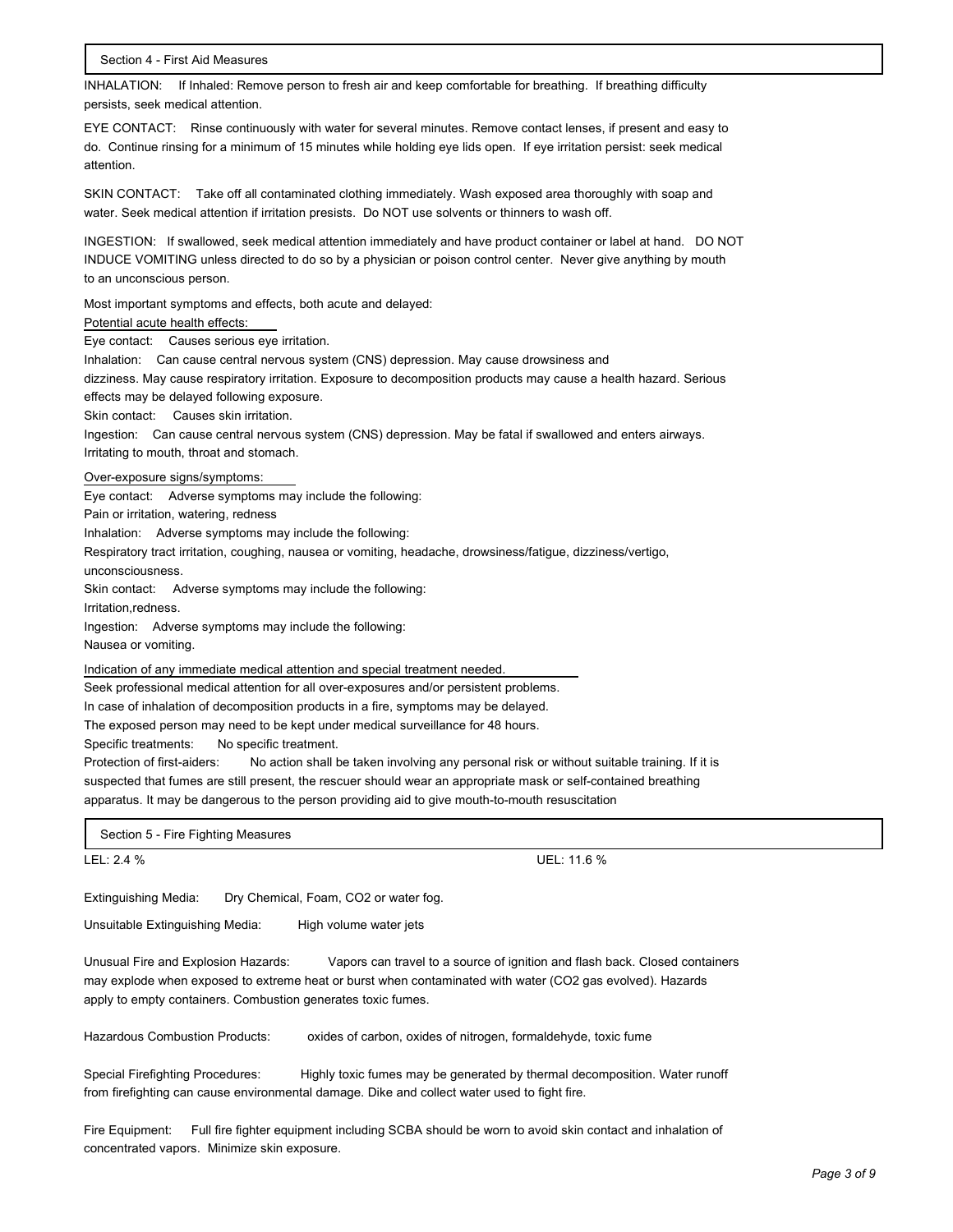#### Section 6 - Accidental Release Measures

Personal precautions, protective equipment and emergency procedures:

Use personal protective equipment. Avoid breathing vapors and mist. Ensure adequate ventilation. Eliminate all sources of ignition. Evacuate pesonnel to safe areas. Beware of vapors accumulation to form explosive concentrations. Vapors can accumulate in low areas. For personal protection see section 8.

Environmental precautions:

Prevent further leakage or spillage if safe to do so. Do not let product enter drains.

Methods and materials for containment and cleaning up:

Small Spills: Stop leak if without risk. Move containers from spill area. Use spark-proof tools and explosion-proof equipment. Absorb with an inert dry material and place in an appropriate waste disposal container . Dispose of via a licensed waste disposal contractor.

Large Spills: Stop leak if without risk. Move containers from spill area. Use spark-proof tools and explosion-proof equipment. Approach release from upwind. Prevent entry into sewers, water courses, basements or confined areas. Contain and collect spillage with non-combustible,

absorbent material e.g. sand, earth, vermiculite or diatomaceous earth and place in container for disposal according to local regulations. Dispose of via a licensed waste disposal contractor. Contaminated absorbent material may pose the same hazard as the spilled product.

#### Section 7 - Handling and Storage

Safe Handling Measures: Avoid contact with skin and eyes. Avoid inhalation of vapor or mist. Ground and bond container and receiving equipment. Use non-sparking tools and explosion proof equipment when handling this material. Keep away from sources of ignition - No Smoking. Use in cool, well-ventilated areas. Keep containers closed when not in use. Take measures to prevent the build up of electrostatic charge. Follow all SDS and label precautions even after container is emptied because they may retain product residues. For precautions see section 2.

General Occupational Hygiene: Eating, drinking and smoking should be prohibited in areas where this material is handled, stored and processed. Workers should wash hands and face before eating, drinking and smoking . Remove contaminated clothing and protective equipment before entering eating areas. See also Section 8 for additional information on hygiene measures.

Storage Requirements: Keep container tightly closed. Keep away from heat, sparks, open flames and hot surfaces-No Smoking. Store in a cool, dry and well-ventilated place. Do not reuse container when empty.

| Section 8 - Exposure Control and PPE |
|--------------------------------------|
|--------------------------------------|

#### **Engineering controls and work practices**

Provide adequate ventilation.This should be achieved by a good general extraction and -if practically feasible- by the use of a local exhaust ventilation.If these are not sufficient to maintain concentrations of particulates and solvent vapour below the OEL, suitable respiratory protection must be worn.

#### **National occupational exposure limits**

| CAS-No.  | Chemical name         | Source Time             | Tvpe                     | Value                                              | Note |
|----------|-----------------------|-------------------------|--------------------------|----------------------------------------------------|------|
| 123-54-6 | 2,4-pentanedione      | ACGIH 8 hr              | TWA                      | 25 ppm                                             | Skin |
| 77-58-7  | Dibutyl tin dilaurate | ACGIH 8 hr<br>OSHA 8 hr | <b>TWA</b><br><b>TWA</b> | $0.1 \text{ mg/m}$ 3 Sn<br>$0.1 \text{ mg/m}$ 3 Sn |      |

# **Glossary**

CEIL Ceiling exposure limit

STEL Short term exposure limit

TWA Time weighted average

TWAE Time-Weighted Average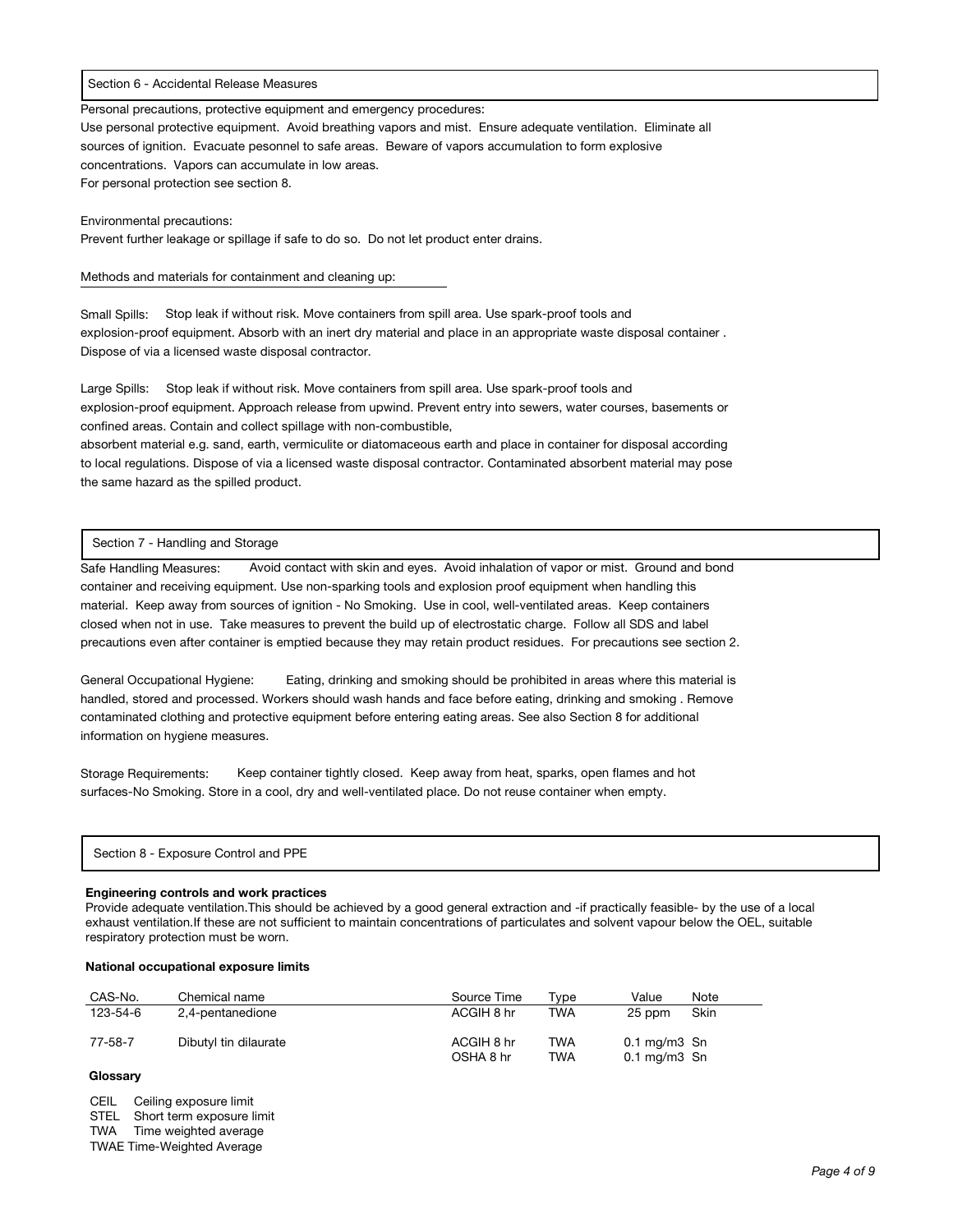#### **Protective equipment**

Personal protective equipment should be worn to prevent contact with eyes, skin or clothing.

#### **Respiratory protection**

Do not breathe vapors or mists. When this product is used with an isocyanate activator/hardener, wear a positive-pressure, supplied-air respirator (NIOSH approved TC-19C) while mixing activator/hardener with paint, during application and until all vapors and spray mist are exhausted. If product is used without isocyanate activator/hardener, a properly fitted air-purifying respirator with organic vapor cartridges (NIOSH TC-23C) and particulate filter (NIOSH TC-84A) may be used. Follow respirator manufacturer's directions for respirator use. Do not permit anyone without protection in the painting area. Refer to the hardener/activator label instructions and SDS for further information. Individuals with history of lung or breathing problems or prior reaction to isocyanates should not use or be exposed to this product if mixed with isocyanate activators/hardeners.

#### **Eye protection**

Desirable in all industrial situations. Goggles are preferred to prevent eye irritation. If safety glasses are substituted, include splash guard or side shields.

#### **Skin and body protection**

Neoprene gloves and coveralls are recommended.

#### **Hygiene measures**

Wash skin thoroughly with soap and water or use recognized skin cleanser. Do NOT use solvents or thinners.

#### **Environmental exposure controls**

Do not let product enter drains.

Section 9 - Physical and Chemical Properties

This mixture typically exhibits the following properties under normal circumstances:

| Appearance                                   | Clear to pale yellow      | <b>Physical State</b>                   | Liquid            |
|----------------------------------------------|---------------------------|-----------------------------------------|-------------------|
|                                              | Odor Organic Solvent      | Odor threshold:                         | No data available |
|                                              | pH: No data available     | Melting point:                          | No data available |
| Freezing point:                              | No data available         | Boiling range:                          | $78^{\circ}$ C    |
| Flash point:                                 | 93 F, 34 C                | Evaporation rate:                       | No data available |
| Flammability:                                | Not applicable to liquids | Explosive Limits:                       | 2% - 12%          |
| Vapor Pressure:                              | 6.4 mmHq                  | Vapor Density:                          | 3.8               |
| Density (Lb / Gal)                           | 8.15                      | Solubility:                             | No data available |
| Partition coefficient (n-<br>octanol/water): | No data available         | Autoignition temperature:               | $335^{\circ}$ C   |
| Decomposition temperature:                   | No data available         | Viscosity:                              | No data available |
| Regulatory Coating VOC g/L                   | 961                       | <b>Regulatory Coating VOC</b><br>lb/gal | 8.02              |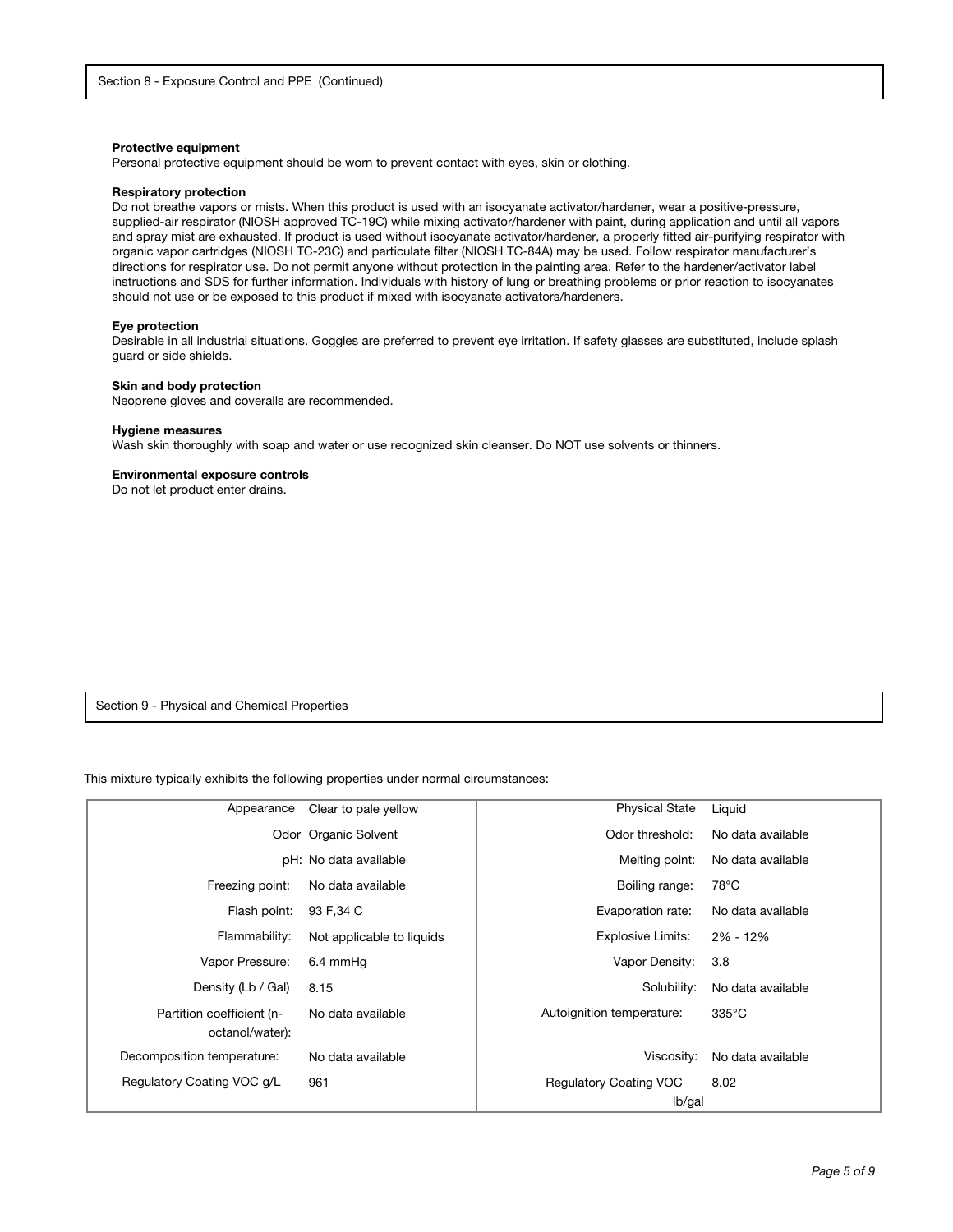% Wt Exempt VOC 0.00 % Vol Exempt VOC 0.00

# Actual Coating VOC g/L 961 Actual Coating VOC lb/Gal 8.02 Weight Percent Volatile 98.40 Specific Gravity (SG) 0.977 % Weight VOC 98.40 <br>  $\begin{array}{ccc} \bullet & \bullet & \bullet & \bullet \\ \bullet & \bullet & \bullet & \bullet & \bullet \end{array}$  % Weight Water 0.0

#### Section 10 - Stability and Reactivity

Reactivity: No data available

Stability: Stable under recommended storage conditions.

Possibility of hazardous reactions: Vapors may form explosive mixture with air. Hazardous polymerization will not occur.

Conditions to avoid: Heat, flame and sparks. Extreme temperature and direct sunlight.

Incompatible with:

Strong acids, Strong bases, Strong oxidizers, mineral acids

Hazardous products produced under decomposition:

Carbon Monoxide, Carbon Dioxide

Section 11 - Toxicological Information

#### Mixture Toxicity

Oral Toxicity: 55mg/kg Inhalation Toxicity: 1,244mg/L

# Component Toxicity

77-58-7 Dibutyltin Dilaurate Oral: 45 mg/kg (Rat) Dermal: 630 mg/kg (Rabbit)

This mixture has not been tested for toxicological effects.

Acute Effects:

INHALATION - Dizziness, breathing difficulty, headaches, & loss of coordination. EYE CONTACT - Moderate irritation, tearing, redness, and blurred vision. SKIN CONTACT - Moderate irritant. Can dry and defat skin causing cracks, irritation, and dermatitis. INGESTION - Can cause gastrointestinal irritation, vomiting, nausea, & diarrhea.

Chronic Effects:

May affect liver, kidney and central nervous system with repeated exposure . Prolonged or repeated exposure may cause lung injury.

Routes of Entry

| Inhalation              |       | <b>Skin Contact</b> | Eye Contact            | Ingestion |
|-------------------------|-------|---------------------|------------------------|-----------|
| Target Organs           |       |                     |                        |           |
| Eves                    | Lungs |                     | Central Nervous System | Skin      |
| Effects of Overexposure |       |                     |                        |           |

Effects of Overexposure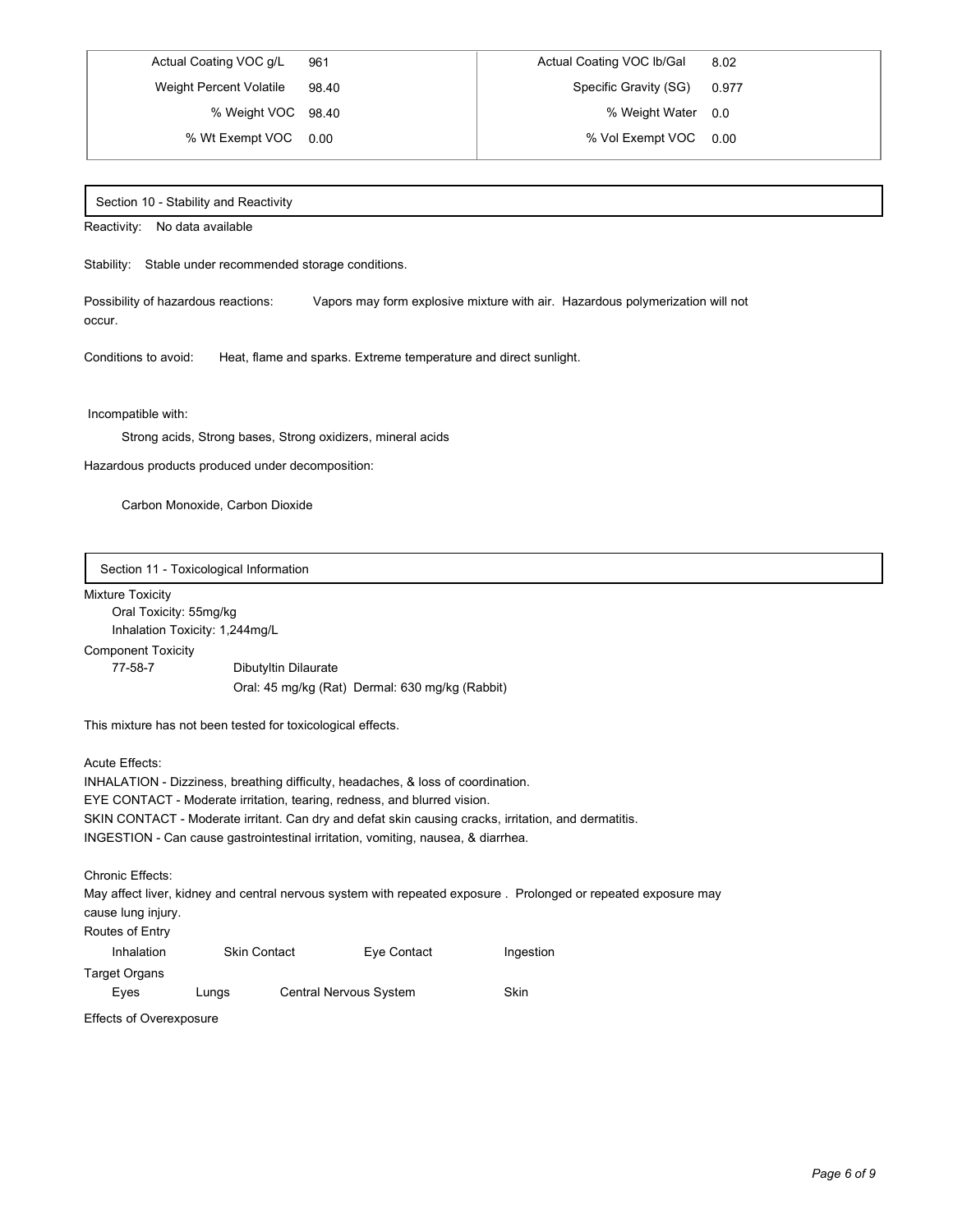| Short Term Exposure | Irritates the eyes, skin, and respiratory tract. Eye irritation may be severe. May affect<br>the nervous system. If inhaled, will cause dizziness, coughing, headaches,                                                                                                                                                                                                          |  |  |
|---------------------|----------------------------------------------------------------------------------------------------------------------------------------------------------------------------------------------------------------------------------------------------------------------------------------------------------------------------------------------------------------------------------|--|--|
|                     | convulsions, loss of consciousness and possible death. In addition to neuropathy, 2,4-<br>pentanedione causes thymic atrophy; it complexes with and inhibits the activities of<br>oxidizing enzymes; it causes minor to severe eye injury and minor to moderate skin<br>irritation in animals; and it has caused contact urticaria and allergic contact dermatitis<br>in humans. |  |  |
| Long Term Exposure  | Repeated or prolonged contact may cause skin sensitization and allergy. High<br>exposure may affect the brain. May affect the lungs, thymus, central nervous system.<br>There is limited evidence of reproductive damage and mutations.                                                                                                                                          |  |  |
|                     | be following chamicals comprise of at least 0.1% of this mixture and are listed and/or classified as carcinogens or                                                                                                                                                                                                                                                              |  |  |

The following chemicals comprise of at least 0.1% of this mixture and are listed and/or classified as carcinogens or potential carcinogens by the NTP, IARC, OSHA (mandatory listing) or ACGIH (optional listing).

| <b>CAS Number</b> | <b>Description</b> | % Weight | Carcinogen Rating |
|-------------------|--------------------|----------|-------------------|
| None              |                    |          | No Data Available |

| Section 12 - Ecological Information                                                                                                                                                                                                                                                               |  |  |
|---------------------------------------------------------------------------------------------------------------------------------------------------------------------------------------------------------------------------------------------------------------------------------------------------|--|--|
| This material has not been tested for ecological effects.                                                                                                                                                                                                                                         |  |  |
| Persistence and degradability:<br>No data available                                                                                                                                                                                                                                               |  |  |
| Bioaccumulative potential:<br>No data available                                                                                                                                                                                                                                                   |  |  |
| Mobility in soil:<br>No data available                                                                                                                                                                                                                                                            |  |  |
| Other adverse effects:<br>Contains photochemically reactive solvent.                                                                                                                                                                                                                              |  |  |
| <b>Component Ecotoxicity</b><br>2,4-Pentanedione<br>96 Hr LC50 Pimephales promelas: 98.3 - 110 mg/L [flow-through]; 96 Hr LC50<br>Lepomis macrochirus: 50.3 - 71.8 mg/L [flow-through]; 96 Hr LC50<br>Oncorhynchus mykiss: 64.1 - 80.1 mg/L [flow-through]<br>48 Hr EC50 Daphnia magna: 34.4 mg/L |  |  |

# Section 13 - Disposal Considerations

Product and container should be disposed of in accordance with all local, regional, national and international regulations. Contact a licensed professional waste disposal service to dispose of this material. Subject to hazardous waste generation, treatment, storage and disposal rules under RCRA, 40CFR261.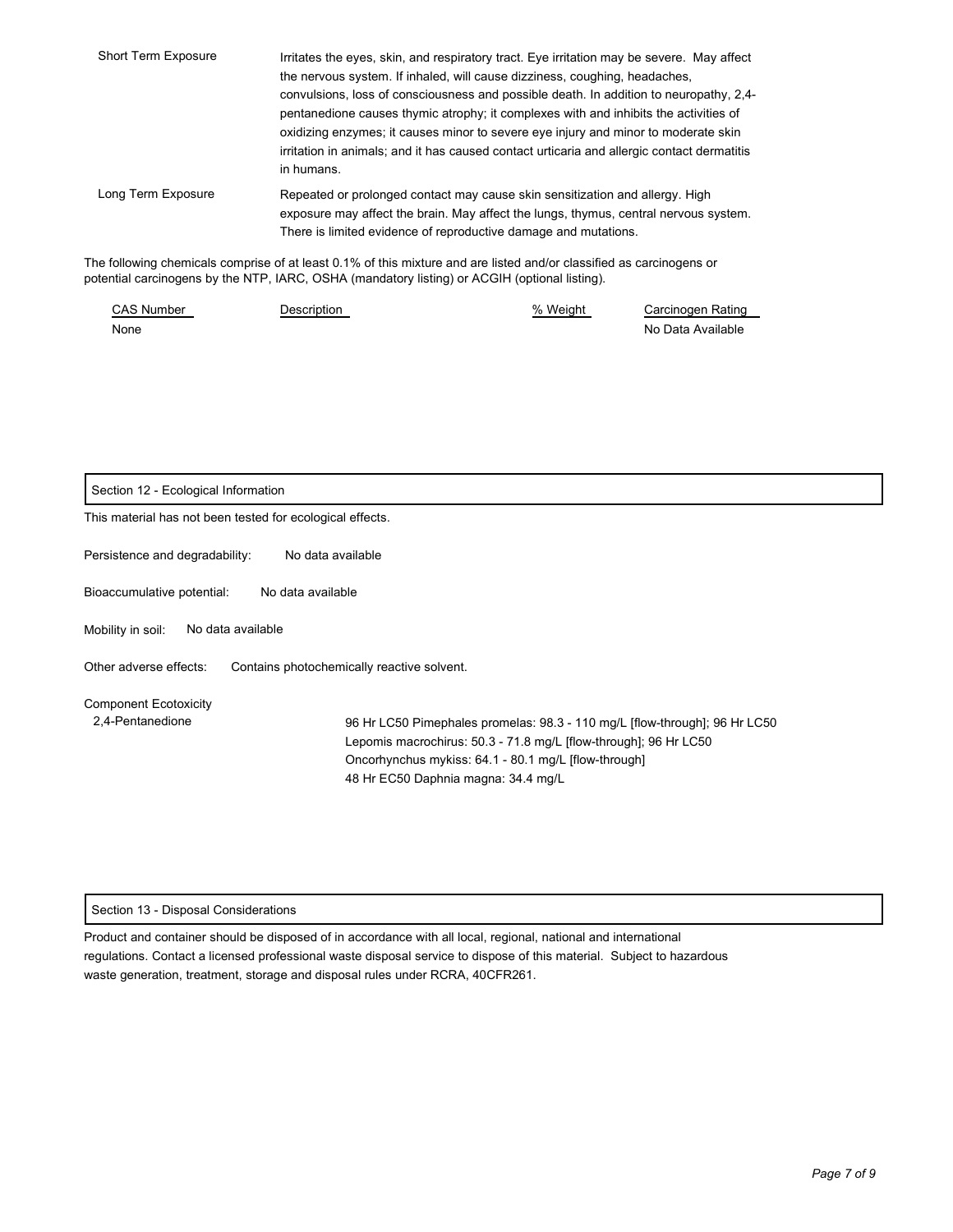#### **International transport regulations**

| <b>IMDG (Sea transport)</b><br>UN number:<br>Proper shipping name:                               | 1263<br>PAINT RELATED MATERIAL                        |
|--------------------------------------------------------------------------------------------------|-------------------------------------------------------|
| Hazard Class:<br>Subsidiary Hazard Class: Not applicable.<br>Packing group:<br>Marine Pollutant: | 3<br>Ш<br>yes [dibutylbis((1-oxododecyl)oxy)stannane] |
| ICAO/IATA (Air transport)<br>UN number:<br>Proper shipping name:                                 | 1263<br>PAINT RELATED MATERIAL                        |
| Hazard Class:<br>Subsidiary Hazard Class: Not applicable.<br>Packing group:                      | 3<br>Ш                                                |
| TDG<br>UN number:<br>Proper shipping name:                                                       | 1263<br>PAINT RELATED MATERIAL                        |
| Hazard Class:<br>Subsidiary Hazard Class: Not applicable.<br>Packing group:                      | 3<br>Ш                                                |

# **Matters needing attention for transportation**

Confirm that there is no breakage, corrosion, or leakage from the container before shipping.Be sure to prevent damage to cargo by loading so as to avoid falling, dropping, or collapse.Ship in appropriate containers with denotation of the content in accordance with the relevant statutes and rules.

Section 15 - Regulatory Information

#### **TSCA Status**

In compliance with TSCA Inventory requirements for commercial purposes.

#### **DSL Status**

All components of the mixture are listed on the DSL.

#### **Photochemical Reactivity**

Non-photochemically reactive

#### **Regulatory information**

|                               |    |       |                    |     | $------$ EPCRA $------$ CERCLA CAA |  |
|-------------------------------|----|-------|--------------------|-----|------------------------------------|--|
| CAS # Ingredient              |    |       | 302 TPQ RQ 311/312 | 313 | RQ(Ibs) HAP                        |  |
| 123-54-6 2,4-pentanedione     |    |       | N NR NR A.C.F      | N   | NR N                               |  |
| 77-58-7 Dibutyl tin dilaurate | N. | NR NR | NA.                | N   | NR N                               |  |